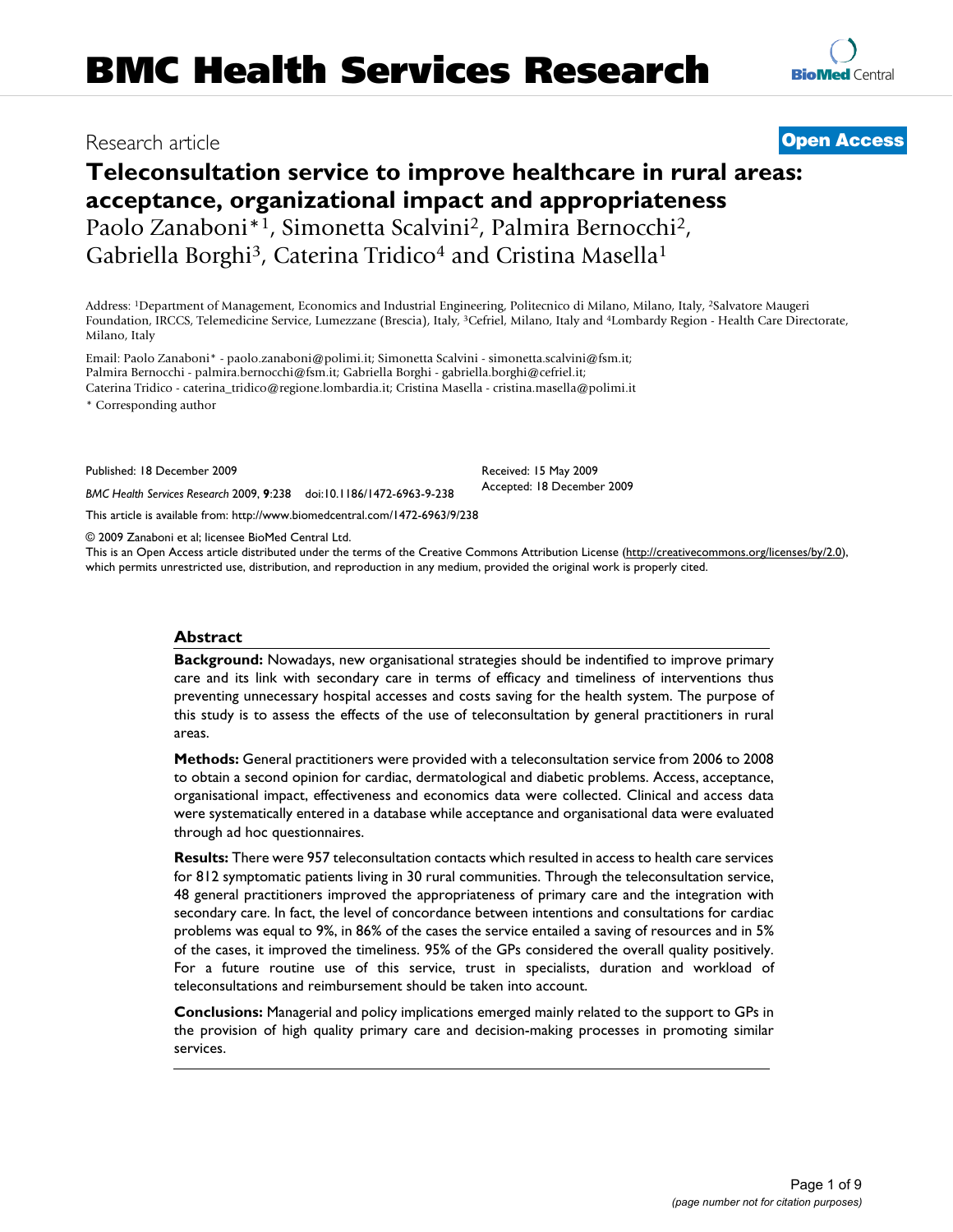# **Background**

National Health Systems (NHSs) are currently facing the challenge of providing better quality health care (HC) and, at the same time, containing costs. Primary care has a relevant role in the current health services scenario. General Practitioners (GPs) - more commonly referred to as Family Medicine in the US, Canada and some European countries [1] - are responsible for the primary evaluation of patients' health status, in particular for the initial steps needed to provide care for any health problem [2] and to supply access to preventive tests and secondary care [3].

The importance of primary care is mainly due to three reasons:

1. GPs contribute to the appropriateness of care, defined as the outcome of a decision-making process that should maximise individual health benefits in view of the available resources [4], with special reference to the growing burden of the elderly and chronically-ill patients [5].

2. Primary care is crucial in the frame of containing costs [6], providing more efficacious actions thus preventing unnecessary hospital accesses, improving timeliness of care and reducing waiting lists [7].

3. GPs have to ensure the best possible access for those patients needing care [2] also providing appropriate care for those who live in remote rural areas and who might have logistic barriers to access secondary care [8], such as distances, transportation costs and a consequent lack of timeliness of care [9]. In fact, accessibility to health care systems (HCS) is a major problem in rural areas [10], with consequent higher disease and mortality rate [11], which, in turn, can also cause rural to urban migration [12].

Nowadays, new organisational strategies should be indentified to improve primary care and its link with secondary care in terms of efficacy and timeliness of interventions [13]. Telemedicine (TM), defined as the use of electronic information communication technologies (ICT) to support HC at distance [14], represents an outstanding solution for improving access in remote areas, currently well accepted by both health professionals [15] and citizens [16]. The most helpful application of TM in primary care is the possibility to provide specialist consultation, usually known as teleconsultation, to the GPs [17,18]. Teleconsultation for GPs has been demonstrated to be feasible [19-21] and effective [22-25], to potentially reduce costs [26-28], to provide organisational benefits [29,30] and to improve patients' satisfaction [31]. However, there are few data about the comprehensive assessment of teleconsultation services that might includes different aspects [32] and provide complete information about their impact.

The aim of the current study is the evaluation of the use of teleconsultation service for GPs in rural areas through a comprehensive assessment which includes: access to HCS, acceptance, organisational impact and utility, effectiveness, and economics of the service.

# **Methods**

# *Description of the TELEMACO Project*

The protocol was notified to the Ethics Committee of Local Health Authority of Valle Camonica on 15 May 2007. A previous communication about Teleconsultation Second Opinion was also notified to the Ethics Regional Committee of Lombardy on 8 July 2004 within the SUMMA project [21]. All patients signed an informed consent. The study was conducted in accordance with the principles of the Declaration of Helsinki.

The current study on teleconsultation service for GPs is part of a larger project, the *TELEMACO Project*, combined with three other TM programmes. *TELEMACO Project* [33], promoted by the Lombardy Region - Health Care Directorate, Italy, and funded by the Italian Ministry of Health and the Italian Ministry of Innovation and Technologies, is aimed at supporting small rural communities in mountain valleys and preventing the current rural to urban migration as a result of socioeconomic and infrastructural problems. Another aim of the project is to overcome the difficulties in accessing secondary care in rural areas. In fact, in Italy, admissions to Emergency Departments (EDs) and in-hospital visits are often unnecessary and could be avoided. This would results in waiting lists reduction. Particular attention has been also paid to the promotion of TM networks involving governments, local HC providers, specialised hospitals, small and rural hospitals and GPs in a multidisciplinary and cooperative context. The project has been structured in four different programmes:

1) teleconsultation for GPs;

2) telemonitoring for patients with chronic heart failure (CHF) or chronic obstructive pulmonary disease (COPD) after hospital discharge;

3) teleconsultation on digital images between rural hospitals and specialised hospitals for traumatic brain injury and stroke;

4) cardiology emergency involving the use of TM in ambulances.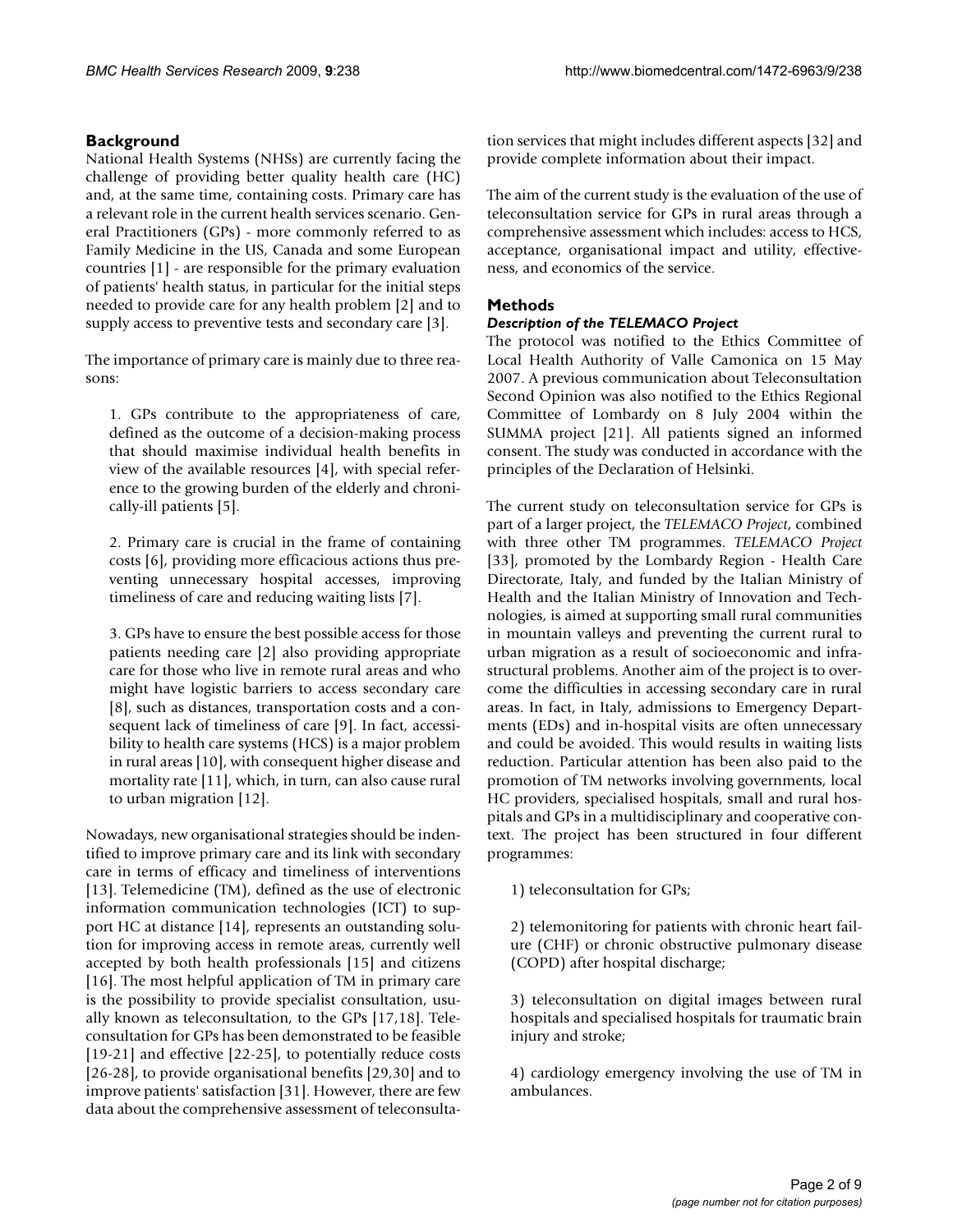Focusing on the teleconsultation for GPs, those working in small communities in the Lombardy Region, Italy, were invited to participate to the *TELEMACO Project* and to use teleconsultations from specialists in cardiology, dermatology, diabetology and pneumology. However, not all the GPs who initially decided to participate in this *TELEMACO Project* actually used the teleconsultation service. Therefore, the GPs were divided into *users* and *nonusers*.

The protocol for accessing teleconsultations by GPs was organised as follows. When a patient presented unclear health problems at the GPs' clinic or at home, GPs could ask for a teleconsultation and supply a hospital specialist with the patient's health records and inform the specialist about the observed physical signs and reported symptoms. Teleconsultation then occurred by telephone between GPs and the patient, in the clinic, and the specialist in the hospital. GPs were also invited to use biomedical devices for specific teleconsultations. In particular, for cardiac problems, GPs were equipped with a portable device for ECG recording and remote transmission using an analogic telephone line. For dermatological problems, two digital images (one close to the lesion and another one for overview) had to be performed with a digital camera and were then transmitted by email.

The teleconsultation provision was supported by an external Service Centre (SC) as described elsewhere [19]. Briefly, SC operators receive the GP's request, store the transmitted data on a dedicated database, connect the GP to a specialist on call and record the results of the teleconsultation.

# *Assessment Model*

Although TM has several applications, it is a debated issue by the scientific community [34] since its benefits are still to be demonstrated [35]. Besides the emphasis on a holistic view of TM evaluation [36], in addition to the need to prove its effectiveness, several strict frameworks have been proposed for the evaluation of TM applications [37-39]. According to these models, a comprehensive evaluation of the TM service (TMS) has been conducted through a multidimensional assessment dealing with the following dimensions:

*(i) Access*. The main dimension used to measure access in TM is its actual utilisation, as suggested by the Institute of Medicine (IOM) [40] and confirmed by other reviews [41]. Therefore, access has been firstly measured through the number of GPs and patients who effectively used and benefited from TMS in the districts involved in the project. Additionally, in HC, access can include a set of specific dimensions (availability, accessibility, accommodation, affordability and acceptability) describing the fit between

the patient and the system [42,43]. In particular, geographic accessibility has been measured through the number of inhabitants of the small communities where GPs receive their patients. Additionally, distances and travel times between those communities and the nearest HC provider where patients could receive visits or examinations, hospitalisations or admissions to EDs have been computed. The hypothesis of this optimistic scenario is that patients would actually access the nearest structures.

*(ii) Acceptance* has been evaluated in details by administering exclusively the *users* GP a questionnaire at the end of the project. The questionnaire was structured in 10 questions which examined the overall quality of the service, the contact with SC, the clinical website, the quality of consultations, the accuracy of suggestions, the equipment for data transmission, the duration of teleconsultations, the adherence to suggestions, the impact on solving clinical problems and the training utility. Each question had a 5-point Likert scale, where 1 and 5 represent the lowest and the highest levels of satisfaction, respectively.

*(iii) Organisational impact* has been evaluated by another questionnaire administered to both *users* and *non-users* GPs at the end of the project. The first question was aimed at comprehending the perceived usefulness of TMS in relation to the three specialties under consideration (*useful* or *useless*). In order to evaluate possible difference among specialties, GPs were also asked to explain, through open questions, why teleconsultations were considered either *useful* or *useless*. GPs were also asked to score three main benefits of TMS (timeliness of care, patient's transportation saving, resource saving) and four items related to possible improvement (relationship and trust in the specialist, duration of teleconsultation, teleconsultation support staff, reimbursement for GPs), considered necessary for a larger diffusion of the TMS through a 5-point Likert scale, where 1 and 5 represent the lowest and the highest scores, respectively.

*(iv) Effectiveness*. In the current study, effectiveness has been evaluated in terms of appropriateness of the service for the management of patients, through the correspondence [24] between the action the GP would have chosen without the teleconsultation and the actual decision taken after specialist's suggestions [44]. The protocol anticipated that after the conclusion of each teleconsultation, GPs were asked to answer the two following questions: (i) *Which action would you have taken without the TMS?* (ii) *Which action have you taken after receiving the teleconsultation?* Since the GP is responsible for prescribing hospital visits and diagnostic examinations, data related to preventive tests and specialist visits are accurate. Conversely, admissions to EDs and hospitalisations have not been validated through a follow-up.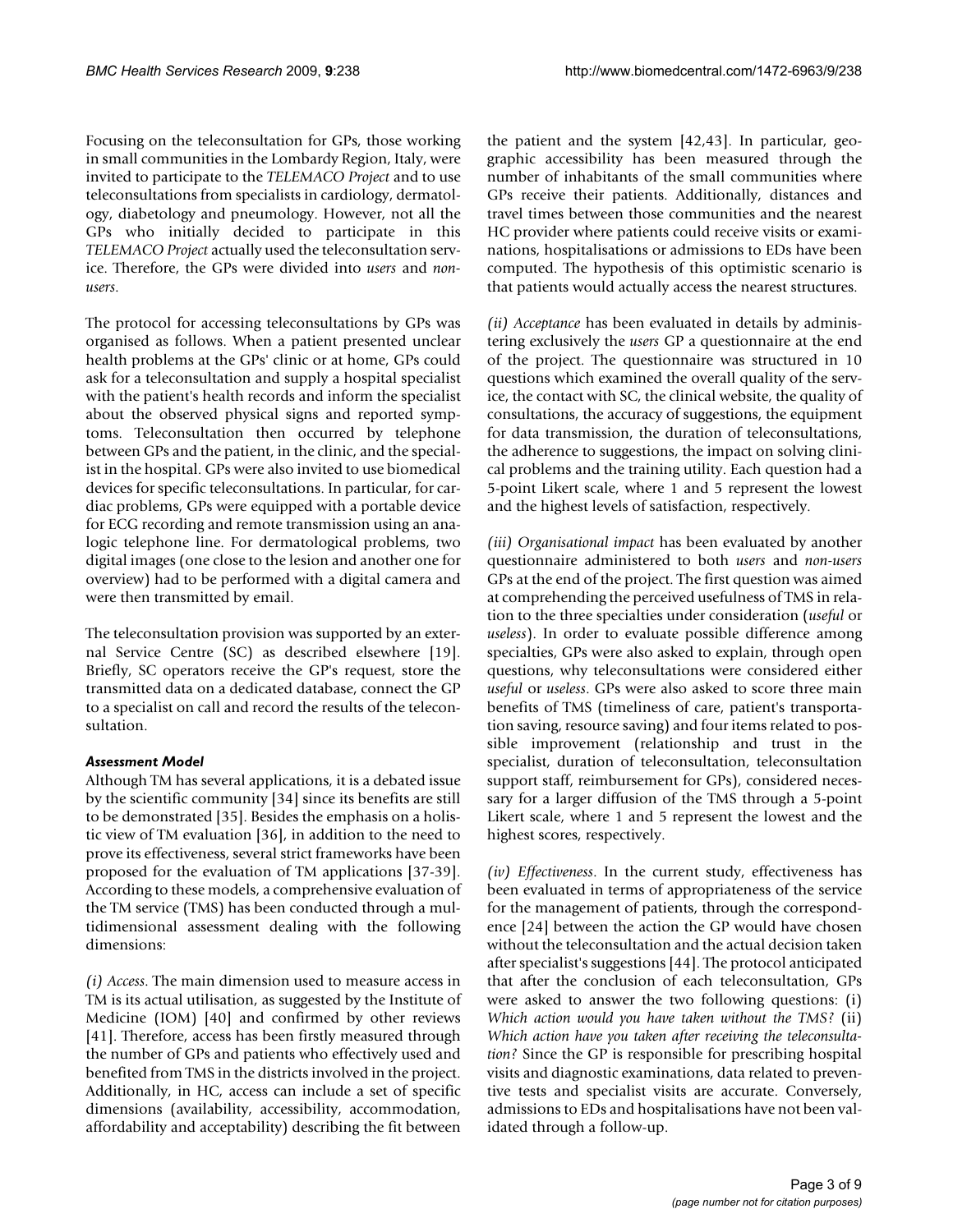*(v) Economics* considered both the HCS and the patient's perspectives. From the HCS's perspective, the analysis has been specifically focused on direct costs and savings related to in-hospital visits, diagnostic examinations and teleconsultations. The cost for teleconsultations is  $E18.16$ and includes all the direct costs of the service. The economic value of a visit is €34.12 and includes the cost for a first visit and the cost for the ECG. Costs of diagnostic examinations were selected according to the type of requests. Economic analysis on admissions to EDs and hospitalisations was not possible since detailed information was not systematically collected through a follow-up.

From the patient's perspective, saving has been related to the direct costs of travels. Indirect costs have not been collected.

# **Results**

## *Use of Telemedicine Service*

Table 1 shows the types of teleconsultations conducted in small rural communities in mountain valleys of Lombardy between March 2006 and April 2008. There were 957 teleconsultations on a total of 812 patients: 927 of these were requested by GPs for cardiac problems, 18 and 12 for dermatology and diabetology specialties, respectively. Teleconsultations for pulmonary problems were not used by any GP.

The mean duration of a teleconsultation differed according to the type of clinical problem: cardiac teleconsultation was the shortest (mean  $5.4 \pm 3.7$  min) while dermatological and diabetic teleconsultations required  $9.5 \pm 3.7$  and  $9.2 \pm 4.4$  min, respectively.

# *Access*

*TELEMACO Project* initially involved 94 GPs who were interested in the use of TMS. At the end of the 2-year implementation period, 48 GPs who practice in small mountain communities in the Lombardy Region, accessed teleconsultations with a use rate of 52%. The mean number of teleconsultations per *user* GP was 19.9. As published in a previous paper [21], tendency to form associations and attitude to utilise ICT were reported by GPs who used the service. Conversely, no statistically sig-

| <b>Specialty</b> | <b>Number of TC</b> | <b>Duration of TC</b> |
|------------------|---------------------|-----------------------|
| Cardiac          | 927                 | $5.4 \pm 3.7$ minutes |
| Dermatological   | 18                  | $9.5 + 3.7$ minutes   |
| <b>Diabetic</b>  | 12                  | $9.2 + 4.4$ minutes   |
| <b>Total TC</b>  | 957                 | $5.4 \pm 3.7$ minutes |

TC indicates Teleconsultations

nificant difference between *users* and *non-users* GPs was evidenced in terms of number of patients, post-graduate study and areas. In addition, 24 out of the 48 GPs who used TMS had already acquired knowledge on the system by participating to previous projects: this experience probably led to a better and larger use of TMS.

As far as the patients are concerned, 812 patients (407 male and 405 female) who presented cardiac, dermatological and diabetic problems benefited from TMS. The mean age of the population was  $61.6 \pm 19.4$  years, significantly higher in females (66.9  $\pm$  18.0 years) if compared with males (56.4  $\pm$  19.4 years). Due to the possibility of using the service more than once during the study period, each patient made on average of 1.6 teleconsultations with the GP's clinic and this highlights the need for continuity of care in chronically ill patients.

Finally, teleconsultations took place in 30 small rural communities, with an average population of 3,723 inhabitants. The average distance between the communities and the nearest HC provider, either a local outpatient clinic or a hospital, where patients could receive visits and examinations, was  $7.5 \pm 6.2$  km, corresponding to  $12.2 \pm 8.2$ min of one-way travel. Additionally, the average distance between the communities and the nearest hospital with an ED was  $12.5 \pm 9.3$  km, corresponding to  $17.6 \pm 10.2$ min of one-way travel. Since this optimistic scenario is based on the hypothesis of access to the nearest clinics and does not take into account common unexpected events (e.g. traffic), real distances and travel times are underestimated.

# *Acceptance*

41 (85%) out of the 48 *users* GPs completed the acceptance questionnaire administered at the end of the project (Table 2). Most of the GPs were very satisfied by the specialist consultations  $(Q1)$ , and this, in turn, reflects a high perception of the quality offered by TMS (far beyond their initial expectations) without any negative answer. The connection with SC (Q2) was completely satisfactory for all the GPs justifying future involvement in the frame of teleconsultations. SC also offered a clinical website where data about teleconsultations were collected and which was well accepted by *users* GPs (Q3). SC also provided the equipment necessary for remote data transmission for the different specialties and satisfaction about this item resulted to be slightly higher (Q4). The quality of specialists' suggestions about clinical problems was considered good (Q5). However, some GPs did not consider the service essential, due to the traditional practice of directly prescribing an in-clinic visit or a hospital admission. In addition, the clarity of suggestions, a key element for the correct functioning of the service, resulted to be satisfactory or, more frequently, even very satisfactory (Q6),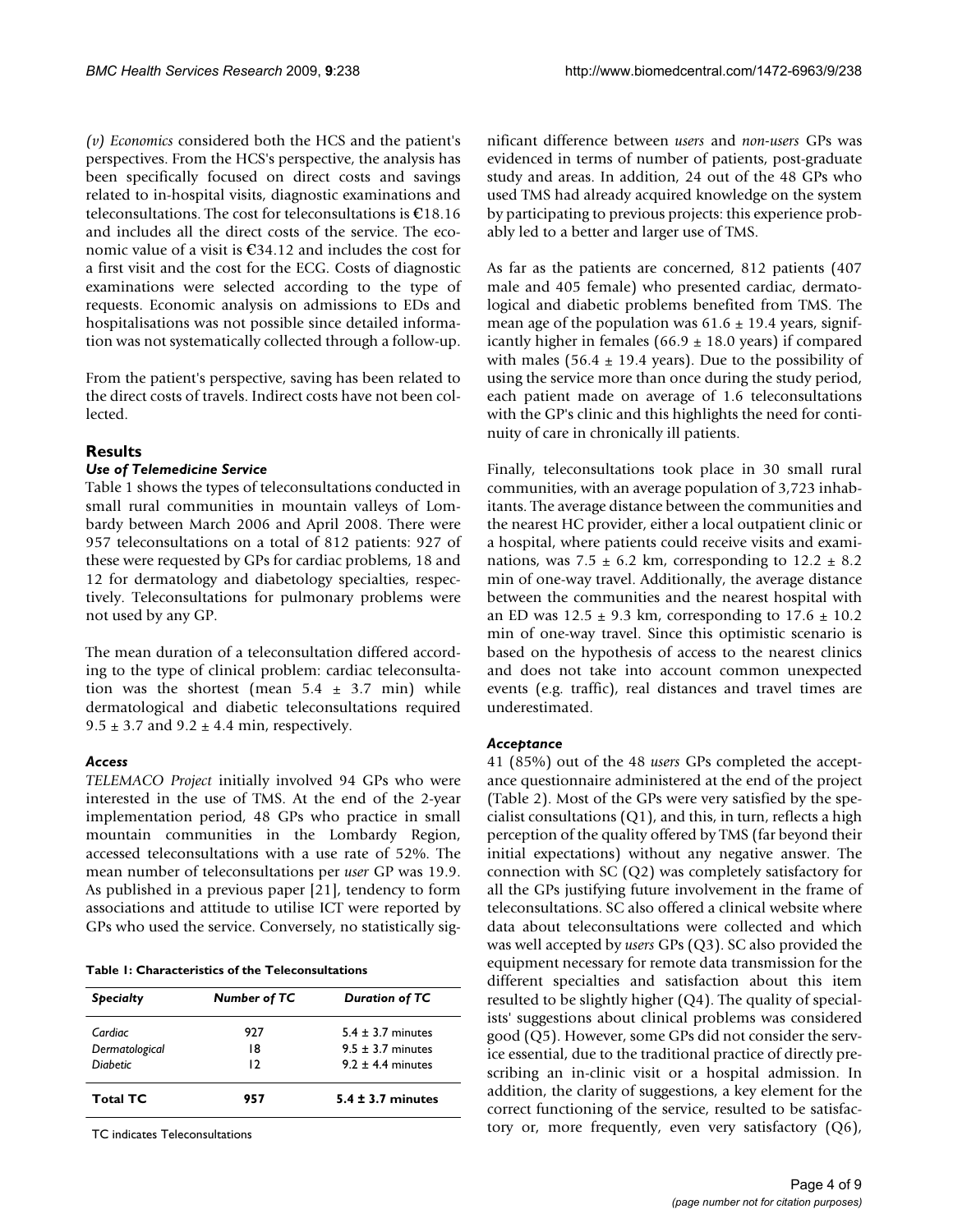| <b>Questions</b><br>(scores)    |      | 2     | 3     | 4     | 5     | Total |
|---------------------------------|------|-------|-------|-------|-------|-------|
| Contact with SC                 | 0.0% | 0.0%  | 0.0%  | 17.1% | 82.9% | 4.8   |
| Clinical Website                | 4.8% | 28.6% | 19.0% | 38.1% | 9.5%  | 3.2   |
| Equipment for Data Transmission | 0.0% | 0.0%  | 4.9%  | 65.8% | 29.3% | 3.7   |
| Quality of Consultations        | 0.0% | 5.0%  | 27.5% | 60.0% | 7.5%  | 4.7   |
| Clarity of Suggestions          | 0.0% | 2.4%  | 0.0%  | 22.0% | 76.6% | 4.2   |
| Duration of TC                  | 0.0% | 0.0%  | 80.5% | 12.2% | 7.3%  | 3.3   |
| Adherence to Suggestions        | 0.0% | 0.0%  | 9.8%  | 39.0% | 51.2% | 4.4   |
| Impact on Solving Problems      | 0.0% | 2.4%  | 12.2% | 63.4% | 22.0% | 4.0   |
| <b>Training Utility</b>         | 0.0% | 2.5%  | 15.0% | 65.0% | 17.5% | 4.0   |
| <b>Overall Quality</b>          | 0.0% | 0.0%  | 4.9%  | 56.1% | 39.0% | 4.3   |

**Table 2: Acceptance of the Teleconsultations by GPs**

Score: 1 = low; 5 = high; SC indicates Service Centre; TC, Teleconsultations

reflecting the GPs' high level of trust in the specialists. Moreover, the perception concerning the duration of teleconsultations reflects that the time required for TMS use was always adequate (Q7) in respect to the duration of a traditional in-clinic visit and the long waiting lists. Finally, the last three items synthesise the impact of teleconsultations on the GPs' activity. The agreement between specialists and GPs (Q8) was very high, and there were no cases in which GPs took any action different from the suggestion of the specialist, thus reflecting the remarkable decisional utility of the TMS. The teleconsultations effectively succeeded in solving most of patients' clinical problems (Q9), with a consequent high level of clinical utility and effectiveness of the service. A similar level of satisfaction was observed for the training utility (Q10) of the GPs, with a consequent improvement in knowledge concerning cardiology, dermatology and diabetology topics with a positive impact for future management of similar problems.

#### *Organisational Impact*

94 GPs initially decided to participate. At the end of the project, all of them were asked to fill-in the questionnaire which was designed to obtain detailed information on organisational issues concerning the teleconsultation service, regardless of whether they belonged to the *user* or *non-user* categories. 60 GPs (64%) completed the questionnaire. As shown in Table 3, cardiology is perceived to be much more useful for clinical practice than dermatology or diabetology. GPs considered all specialties of useful benefits (ease of use, timeliness and accuracy of the service, reduction of waiting lists, transportation and costs). However, dermatological and diabetic teleconsultations had more barriers due to the preference of a faceto-face visit at the specialist's clinic.

Table 4 shows the organisational benefits which were higher for cardiology than for the other specialties, which, anyhow, registered satisfactory results. The main benefit was a cut in patients' transportation, with a consequent improvement in quality of life and cost-savings, even

**Table 3: Perceived Utility of the Teleconsultations**

|                  | <b>Perceived Utility</b> |                                                                                                                                                    |                                                                                                                          |  |  |  |
|------------------|--------------------------|----------------------------------------------------------------------------------------------------------------------------------------------------|--------------------------------------------------------------------------------------------------------------------------|--|--|--|
| <b>Specialty</b> |                          | Usefulness Reasons for Usefulness                                                                                                                  | <b>Reasons for Uselessness</b>                                                                                           |  |  |  |
| Cardiology       | 95%                      | reduction of waiting lists, ease use, timeliness of TC,<br>management of emergencies and unnecessary actions,<br>specialists' skills and expertise | problems for acute events that require immediate<br>hospitalisation                                                      |  |  |  |
| Dermatology      | 64%                      | transportation, waiting lists, avoid unnecessary visits,<br>functional and accurate consultations even though more<br>complex than cardiac TC      | too much time for technical-operative problems,<br>difficult clinical evaluation, face-to-face visits often<br>preferred |  |  |  |
| Diabetology      | 71%                      | handiness and timeliness of care especially for infrequent<br>emergencies and complicated situations, optimisation of<br>therapy                   | low tendency of requesting diabetic consultations,<br>face-to-face visits often preferred                                |  |  |  |

TC indicates Teleconsultations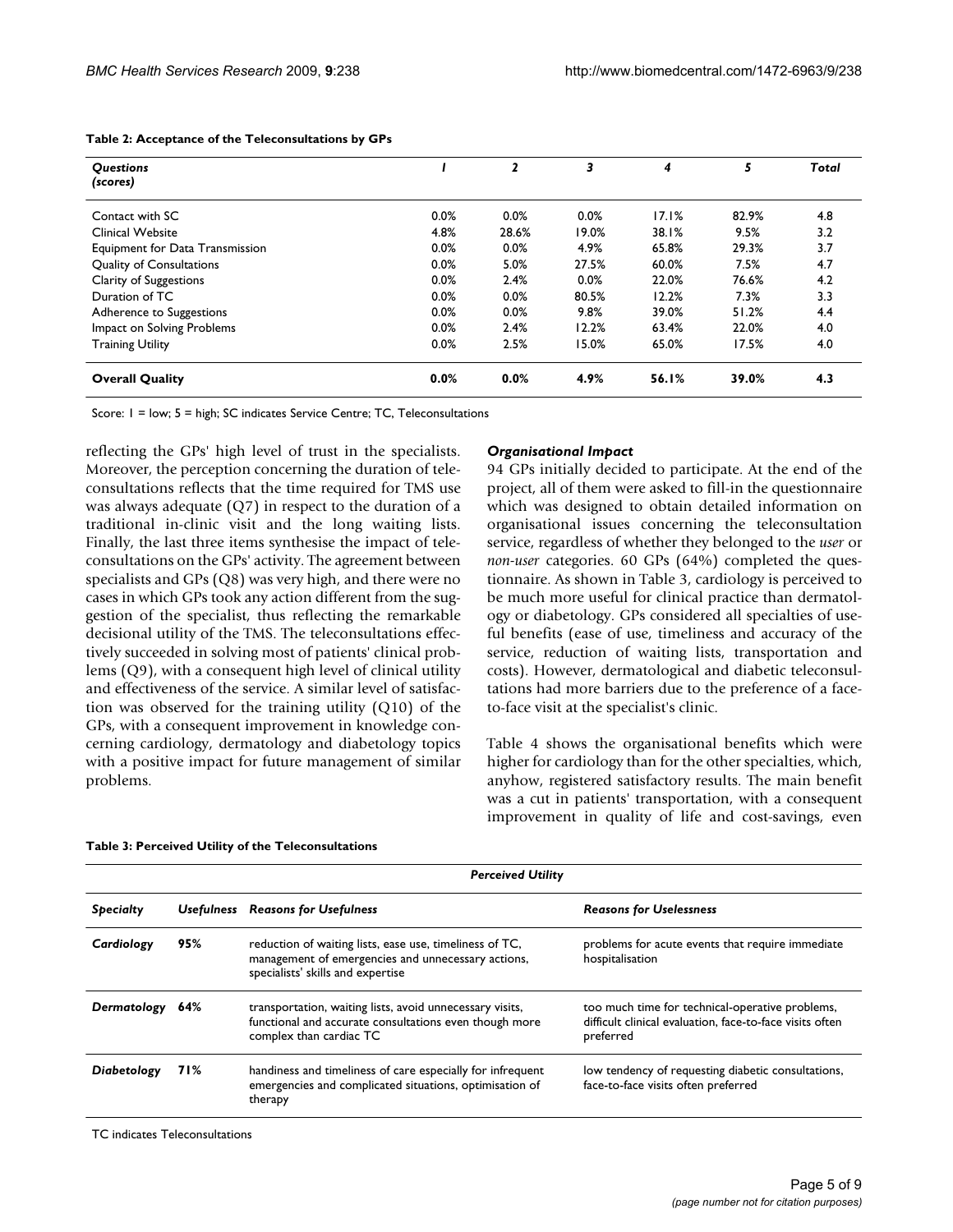| Table 4: Organisational Benefits, Barriers and Control |  |
|--------------------------------------------------------|--|
| <b>Improvement by Teleconsultations</b>                |  |

| ltems                                        |         | Score |
|----------------------------------------------|---------|-------|
| Organisational Benefits (Cardiology)         |         |       |
| <b>Timeliness of Care</b>                    | $(1-5)$ | 4.3   |
| Patient's Transportation Saving              | $(1-5)$ | 4.5   |
| <b>Resource Saving</b>                       | $(1-5)$ | 4.1   |
| <b>Organisational Benefits (Dermatology)</b> |         |       |
| Timeliness of Care                           | $(1-5)$ | 3.2   |
| Patient's Transportation Saving              | $(1-5)$ | 3.5   |
| Resource Saving                              | $(1-5)$ | 3.5   |
| Organisational Benefits (Diabetology)        |         |       |
| Timeliness of Care                           | $(1-5)$ | 3.4   |
| Patient's Transportation Saving              | $(1-5)$ | 3.3   |
| Resource Saving                              | $(1-5)$ | 3.3   |
| <b>Barriers and Control Improvement</b>      |         |       |
| Contact of and Trust in the Specialist       | $(1-5)$ | 3.7   |
| Duration of TC                               | $(1-5)$ | 3.6   |
| Support Staff for TC                         | $(1-5)$ | 3.4   |
| Reimbursement for GP                         | $(1-5)$ | 3.5   |
|                                              |         |       |

TC indicates Teleconsultations; GP, General Practitioner

from the caregiver's perspective. Furthermore, GPs succeeded in improving the patient's timeliness of care through the provision of teleconsultations and, at the same time, in reducing the need for secondary care, hospitalisations and admission to EDs. Finally, all the four items related to possible improvement in supporting the diffusion of the TMS have been perceived as important for the future application of the teleconsultation service, with the first item receiving the highest score. Relationship and trust in the specialists represent key elements directly depending on well-known skills and expertise. Time is another remarkable issue: besides the fast cardiac teleconsultations, the duration of the other specialist consultations could be improved in order to limit the burden of the GP's activities. As an alternative, the introduction of additional staff, such as nurses or assistants, could improve the service. Finally, a reimbursement for the activity conducted by GPs could contribute to improve the

| Table 5: Details on Cardiac Teleconsultations |
|-----------------------------------------------|
|-----------------------------------------------|

teleconsultations use, in order to involve also *non-user* GPs, and to increase the number of remotely managed problems. In fact, a reimbursement was anticipated only for the specialists who provided teleconsultation.

#### *Effectiveness*

Table 5 details the type of the 927 cardiac teleconsultations. In the majority of the teleconsultations (844 - 91%), the specialist modified the GP's decision. A saving of NHS resources and a consequent improvement in efficiency could be recorded in 797 cases (86%) while in 47 cases (5%) there was an improvement in timeliness. In the most common situation (613 out of the 927 requests), GPs usually would have prescribed a visit to the patient. However, after teleconsultation, only 7 appointments were actually required in order to better evaluate the patients' conditions through a face-to-face visit. The majority of these specialist consultations implied a lower need of hospital resources. In 397 cases, no actions were indicated, with a consequent relevant cost saving. On the contrary, six patients effectively needed hospitalisation and 22 patients were in such critical conditions requiring urgent admission to EDs.

#### *Economics*

Due to the majority of TMS use in cardiology, the analysis on the economics dimension is specifically related to this field. From the HCS's perspective, Table 2 shows how the 927 cardiac teleconsultations allowed avoiding 600 cardiac visits (only 13 visits were actually performed out of the 613 requested by GPs) and 122 admissions to EDs. Conversely, the teleconsultation resulted in additional 58 diagnostic examinations and six hospitalisations. The economic analysis specifically focuses on direct costs and savings related to in-clinic visits, diagnostic examinations and teleconsultations. From the one hand, the amount of costs is €16,834.32 for the use of teleconsultations and  $E$ 5,445.81 for the additional diagnostic examinations. From the other hand, the amount of direct savings for inclinic visits is €20,472.00. Therefore, the cost for 927 car-

|                      | <b>Specialist Consultation</b> |          |           |                   |             |            |           |              |
|----------------------|--------------------------------|----------|-----------|-------------------|-------------|------------|-----------|--------------|
| <b>GP's Decision</b> | ΕD                             | Hosp     | In-Clinic | <b>Diagnostic</b> | <b>None</b> | Therapy    | Contact   | <b>TOTAL</b> |
| ED                   | 38 (20.0%)                     | 4(2.1%)  | 6(3.2%)   | 36 (18.9%)        | 59 (31.3%)  | 35 (18.4%) | 12(6.3%)  | 190          |
| Hosp                 | 2(33.3%)                       | $0(0\%)$ | $0(0\%)$  | 1(16.7%)          | 2(33.3%)    | 1(16.7%)   | $0(0\%)$  | 6            |
| In-clinic            | 22(3.6%)                       | 6(1.0%)  | 7(1.1%)   | 65 (10.6%)        | 397 64.8%)  | 71 (11.6%) | 45 (7.3%) | 613          |
| Diagnostic           | 5(7.8%)                        | $0(0\%)$ | $0(0\%)$  | 9(14.1%)          | 37 (57.8%)  | 7(10.9%)   | 6(9.4%)   | 64           |
| None                 | (1.9%)                         | $0(0\%)$ | $0(0\%)$  | 11(20.4%)         | 29 (53.7%)  | 9(16.7%)   | 4 (7.4%)  | 54           |
| <b>TOTAL</b>         | 68                             | 10       | 13        | 122               | 524         | 123        | 67        | 927          |

GP indicates General Practitioner; ED, Emergency Departments; Hosp, Hospitalisations; In-Clinic, In-Clinic Visits; Diagnostic, Need for Diagnostics; None, No Action; Therapy, Therapy Change; Contact, Contact Reprogramming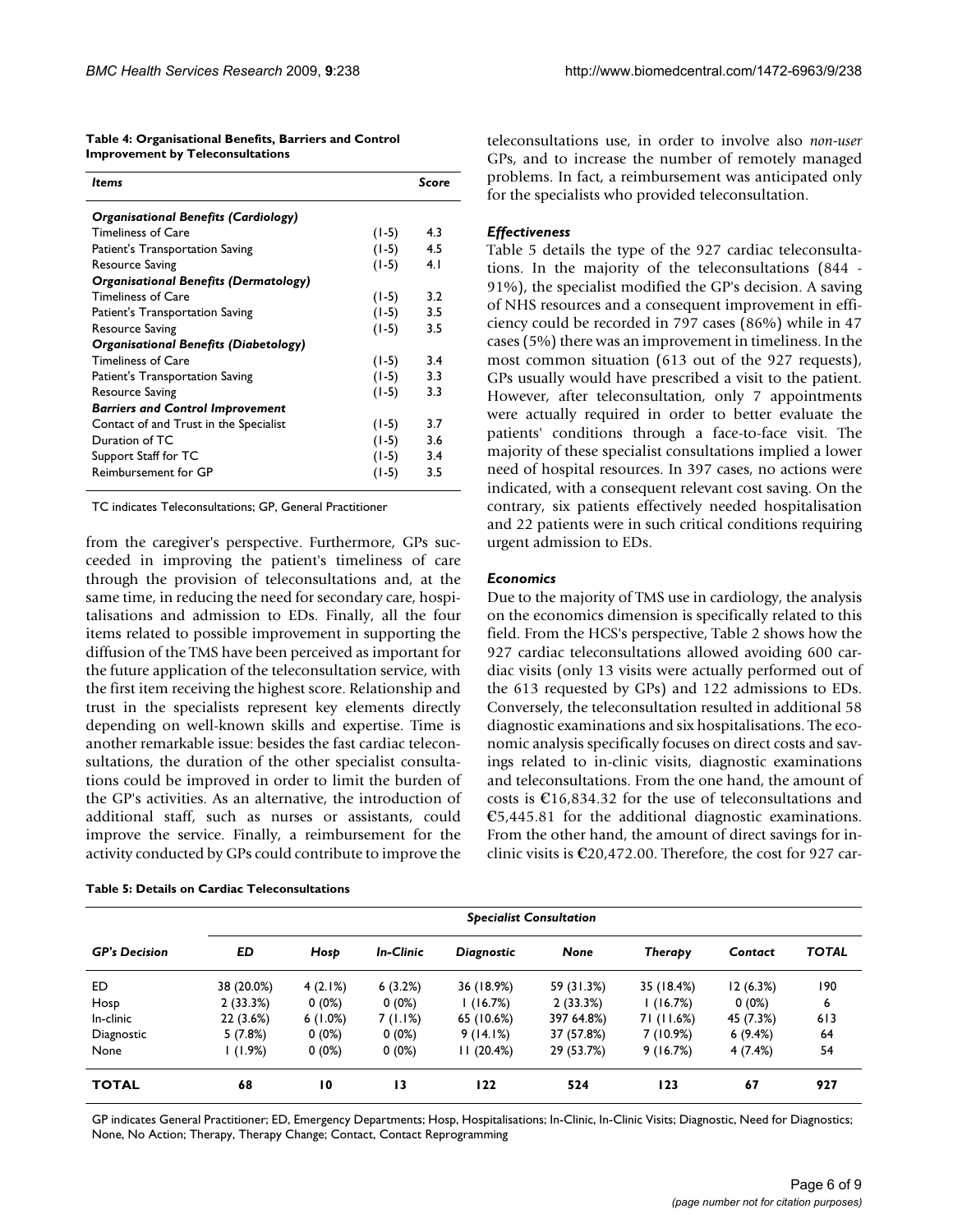diac teleconsultations was €1,808.13 in addition to the traditional practice performed without the TMS, resulting in a considerable economic balance which should not anyway be considered the main objective of the whole project: once the rationalisation of resources is reached, more remarkable benefits will come from the improvement of the appropriateness of patients' care and the management of clinical problems.

From the patient perspective, the 927 teleconsultations requested for 812 patients at the GPs' clinic in the rural communities resulted in a direct savings equal to €3,700.56. In particular, €1,000.06 and €2,700.50 were saved for avoided travelling for admissions to EDs and hospitalisations and for in-clinic visits and diagnostic examinations, respectively.

# **Discussion**

The current study was performed to assess the process of TM-provided teleconsultation service for GPs.

The improvement of the appropriateness of care - as also underlined by the GPs' acceptance with a clear integration between primary and secondary care [45] - constitutes the managerial and practical relevance of TMS. In fact, the use of teleconsultations succeeded in modifying the behaviour of the GPs [46], who are often reluctant to adopt ICT in their practice [47,48], leading to different types of collaborative work [49] with a consequent improvement in the quality of care with respect to the GP's responsibility.

Teleconsultation has proved to be effective in cardiology, with a remarkable increase in the appropriateness of primary care and integration with secondary care, in keeping with previous studies [22,23,25]. The level of concordance between intentions and consultations for cardiac problems was equal to 9%, in 86% of the cases the service entailed a saving of resources, and in 5% of the cases the timeliness of care improved. The economic analysis, which included direct costs and savings related to in-clinic visits, diagnostic examinations and cardiac teleconsultations, showed a substantial economic balance. However, since savings related to admissions to EDs and hospitalisations have not been included, the real economic benefits can be considered to be higher.

The relevance of TM application is mainly linked to its possible widespread use that, in our study, improved the access to HC for 812 patients living in 30 small rural communities [9]. However, Italy is a country where a teleconsultation service is mainly supplementary rather than specifically alternative. Benefits deriving from geographical access could be higher in countries characterised by a greater *physical* distance between primary and secondary care.

Some barriers also derive from the actual organisational of the general practice. For future use of the service in routine clinical practice in regional and NHS care settings, issues concerning trust in the specialist, duration and workload of teleconsultations [29] have to be taken into account.

This study has also relevant social and politic implications. The positive results reached after a 2-year implementation period confirm the feasibility of new HCS which support primary care [19] and improve equal access to HCS [10]. These services are meant as TM-based networks which involve governments, HC providers, GPs and also private SCs in a multidisciplinary and cooperative context. Since this study was conducted in small rural communities in Italy, the study design and consequent results could firstly support decision makers in similar countries or geographic settings where a teleconsultation service is mainly supplementary rather than specifically alternative. Additionally, benefits to geographical access could be higher in countries characterised by a greater distance between primary and secondary care in order to support the problems which affect rural areas [8], to contrast rural to urban migration [12] or more simply to acquire evidence-based knowledge.

The main limitation of this study is the focus on the teleconsultations rather than on the patients' continuity of care concerning the collection of health-related data. In fact, patients' follow-up could help the comprehension of the effectiveness of the service not only in terms of a better efficiency but also in terms of clinical outcomes. Another limitation is related to the economics dimension. In fact, costs and savings related to admissions to EDs and hospitalisations were not included since detailed information was not systematically collected through a follow-up.

# **Conclusions**

The current study has shown how a teleconsultation service through TM can help GPs in the management of their patients and provide high quality primary care in order to specifically solve cardiac problems. Further research should be conducted on the impact of teleconsultations as a common health service: the evidences shown in an experimental setting should be evaluated on a daily basis in order to define the possible daily application of the service.

# **Competing interests**

The authors declare that they have no competing interests.

# **Authors' contributions**

CM and PZ performed data analysis and assessment of the teleconsultation service. SS and PB contributed to the collection and elaboration of data and to the literature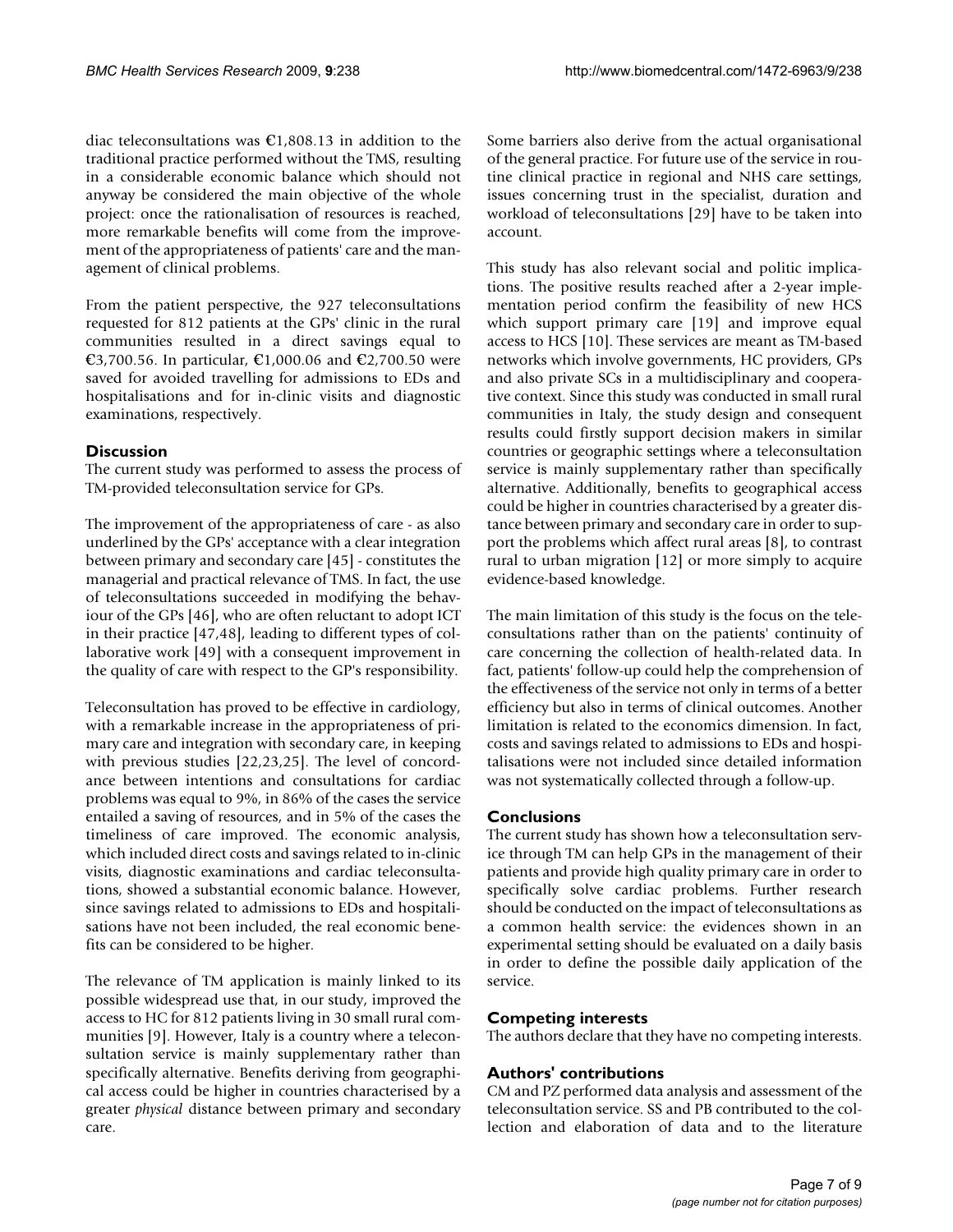review. CT and GB contributed to define the objectives of the manuscript and authorised data divulgation. All the authors revised and approved the last version of the manuscript.

#### **Acknowledgements**

The authors would like to thank the Lombardy Region - Health Care Directorate, Italy, the Chief Medical Officers of the local HC authorities (Dr Romana Coccaglio and Dr Valter Valsecchi in particular) and all the GPs involved in the *TELEMACO Project* in the districts of Vallecamonica, Valsassina, Oltrepo' Pavese, Alta Valseriana and Val di Scalve, Medio and Alto Lario.

#### **References**

- 1. McWhinney IR: *A Textbook of Family Medicine* Oxford: Oxford University Press; 1997.
- 2. Olesen F, Dickinson J, Hjortdahl P: **[General practice-time for a](http://www.ncbi.nlm.nih.gov/entrez/query.fcgi?cmd=Retrieve&db=PubMed&dopt=Abstract&list_uids=10657333) [new definition.](http://www.ncbi.nlm.nih.gov/entrez/query.fcgi?cmd=Retrieve&db=PubMed&dopt=Abstract&list_uids=10657333)** *BMJ* 2000, **320(7231):**354-357.
- 3. Shaw N, Hegedus G: **[The National Programme for Information](http://www.ncbi.nlm.nih.gov/entrez/query.fcgi?cmd=Retrieve&db=PubMed&dopt=Abstract&list_uids=15720927) [Technology The GP as Gatekeeper - A Bastion Worth Fight](http://www.ncbi.nlm.nih.gov/entrez/query.fcgi?cmd=Retrieve&db=PubMed&dopt=Abstract&list_uids=15720927)[ing For?](http://www.ncbi.nlm.nih.gov/entrez/query.fcgi?cmd=Retrieve&db=PubMed&dopt=Abstract&list_uids=15720927)** *Br J Gen Pract* 2005, **55(511):**85-86.
- 4. Buetow SA, Sibbald B, Cantrill JA, Halliwell S: **[Appropriateness in](http://www.ncbi.nlm.nih.gov/entrez/query.fcgi?cmd=Retrieve&db=PubMed&dopt=Abstract&list_uids=9225413) [health care: Application to prescribing.](http://www.ncbi.nlm.nih.gov/entrez/query.fcgi?cmd=Retrieve&db=PubMed&dopt=Abstract&list_uids=9225413)** *Soc Sci Med* 1997, **45(2):**261-271.
- 5. Bodenheimer T, Wagner EH, Grumbac K: **[Improving Primary](http://www.ncbi.nlm.nih.gov/entrez/query.fcgi?cmd=Retrieve&db=PubMed&dopt=Abstract&list_uids=12377092) [Care for Patients With Chronic Illness.](http://www.ncbi.nlm.nih.gov/entrez/query.fcgi?cmd=Retrieve&db=PubMed&dopt=Abstract&list_uids=12377092)** *JAMA* 2002, **288(15):**1909-1914.
- 6. Dale J, Lang H, Roberts JA, Green J, Glucksman E: **[Cost effective](http://www.ncbi.nlm.nih.gov/entrez/query.fcgi?cmd=Retrieve&db=PubMed&dopt=Abstract&list_uids=8646050)[ness of treating primary care patients in accident and emer](http://www.ncbi.nlm.nih.gov/entrez/query.fcgi?cmd=Retrieve&db=PubMed&dopt=Abstract&list_uids=8646050)gency: a comparison between general practitioners, senior [house officers, and registrars.](http://www.ncbi.nlm.nih.gov/entrez/query.fcgi?cmd=Retrieve&db=PubMed&dopt=Abstract&list_uids=8646050)** *BMJ* 1996, **312(7042):**1340-1344.
- 7. Murray M, Berwick DM: **[Reducing Waiting and Delays in Pri](http://www.ncbi.nlm.nih.gov/entrez/query.fcgi?cmd=Retrieve&db=PubMed&dopt=Abstract&list_uids=12597760)[mary Care.](http://www.ncbi.nlm.nih.gov/entrez/query.fcgi?cmd=Retrieve&db=PubMed&dopt=Abstract&list_uids=12597760)** *JAMA* 2003, **289(8):**1035-1040.
- 8. Goins RT, Williams KA, Carter MW, Spencer M, Solovieva T: **[Per](http://www.ncbi.nlm.nih.gov/entrez/query.fcgi?cmd=Retrieve&db=PubMed&dopt=Abstract&list_uids=16092293)[ceived barriers to health care access among rural older](http://www.ncbi.nlm.nih.gov/entrez/query.fcgi?cmd=Retrieve&db=PubMed&dopt=Abstract&list_uids=16092293) [adults: a qualitative study.](http://www.ncbi.nlm.nih.gov/entrez/query.fcgi?cmd=Retrieve&db=PubMed&dopt=Abstract&list_uids=16092293)** *J Rural Health* 2005, **21(3):**206-113.
- 9. Chan L, Hart LG, Goodman DC: **[Geographic access to health](http://www.ncbi.nlm.nih.gov/entrez/query.fcgi?cmd=Retrieve&db=PubMed&dopt=Abstract&list_uids=16606425) [care for rural Medicare beneficiaries.](http://www.ncbi.nlm.nih.gov/entrez/query.fcgi?cmd=Retrieve&db=PubMed&dopt=Abstract&list_uids=16606425)** *J Rural Health* 2006, **22(2):**140-146.
- 10. Hiscock R, Pearce J, Blakely T, Witten K: **[Is Neighbourhood](http://www.ncbi.nlm.nih.gov/entrez/query.fcgi?cmd=Retrieve&db=PubMed&dopt=Abstract&list_uids=18671752) [Access to Health Care Provision Associated with Individual-](http://www.ncbi.nlm.nih.gov/entrez/query.fcgi?cmd=Retrieve&db=PubMed&dopt=Abstract&list_uids=18671752)[Level Utilization and Satisfaction?](http://www.ncbi.nlm.nih.gov/entrez/query.fcgi?cmd=Retrieve&db=PubMed&dopt=Abstract&list_uids=18671752)** *Health Serv Res* 2008, **43(6):**2183-2200.
- 11. Exworthy M, Bindman A, Davies H, Washington A: **[Evidence into](http://www.ncbi.nlm.nih.gov/entrez/query.fcgi?cmd=Retrieve&db=PubMed&dopt=Abstract&list_uids=16529569) [Policy and Practice? Measuring the Progress of Policies to](http://www.ncbi.nlm.nih.gov/entrez/query.fcgi?cmd=Retrieve&db=PubMed&dopt=Abstract&list_uids=16529569) Tackle Health Disparities and Inequalities in the US and UK.** *Milbank Q* 2006, **84(1):**75-109.
- 12. Lucas RE: **Life Earnings and Rural-Urban Migration.** *J Polit Econ* 2004, **112(S1):**29-59.
- 13. Clancy CM: **[The Persistent Challenge of Avoidable Hospitali](http://www.ncbi.nlm.nih.gov/entrez/query.fcgi?cmd=Retrieve&db=PubMed&dopt=Abstract&list_uids=16033486)[zations.](http://www.ncbi.nlm.nih.gov/entrez/query.fcgi?cmd=Retrieve&db=PubMed&dopt=Abstract&list_uids=16033486)** *Health Serv Res* 2005, **40(4):**953-956.
- 14. Institute of Medicine (U.S.): **Committee on Evaluating Clinical Applications of Telemedicine.** In *A Guide to Assessing Telecommunications in Health Care* Washington DC: National Acad Press; 1996.
- 15. Richards H, King G, Reid M, Selvaraj S, McNicol I, Brebner E, Godden D: **[Remote working: survey of attitudes to eHealth of doc](http://www.ncbi.nlm.nih.gov/entrez/query.fcgi?cmd=Retrieve&db=PubMed&dopt=Abstract&list_uids=15642724)[tors and nurses in rural general practices in the United King](http://www.ncbi.nlm.nih.gov/entrez/query.fcgi?cmd=Retrieve&db=PubMed&dopt=Abstract&list_uids=15642724)[dom.](http://www.ncbi.nlm.nih.gov/entrez/query.fcgi?cmd=Retrieve&db=PubMed&dopt=Abstract&list_uids=15642724)** *Fam Pract* 2005, **22:**2-7.
- 16. Andreassen HK, Bujnowska-Fedak MM, Chronaki CE, Dumitru RC, Pudule I, Santana S, Voss H, Wynn R: **[European citizens' use of E](http://www.ncbi.nlm.nih.gov/entrez/query.fcgi?cmd=Retrieve&db=PubMed&dopt=Abstract&list_uids=17425798)[health services: a study of seven countries.](http://www.ncbi.nlm.nih.gov/entrez/query.fcgi?cmd=Retrieve&db=PubMed&dopt=Abstract&list_uids=17425798)** *BMC Public Health* 2007, **7:**53.
- 17. Wallace P, Haines A, Harrison R, Barber J, Thompson S, Jacklin P, Roberts J, Lewis L, Wainwright P: **[Joint teleconsultations \(virtual](http://www.ncbi.nlm.nih.gov/entrez/query.fcgi?cmd=Retrieve&db=PubMed&dopt=Abstract&list_uids=12076550) [outreach\) versus standard outpatient appointments for](http://www.ncbi.nlm.nih.gov/entrez/query.fcgi?cmd=Retrieve&db=PubMed&dopt=Abstract&list_uids=12076550) patients referred by their general practitioner for a specialist [opinion: a randomised trial.](http://www.ncbi.nlm.nih.gov/entrez/query.fcgi?cmd=Retrieve&db=PubMed&dopt=Abstract&list_uids=12076550)** *Lancet* 2002, **359(9322):**1961-1968.
- 18. Clark RA, Inglis SC, McAlister FA, Cleland JG, Stewart S: **[Telemon](http://www.ncbi.nlm.nih.gov/entrez/query.fcgi?cmd=Retrieve&db=PubMed&dopt=Abstract&list_uids=17426062)[itoring or structured telephone support programmes for](http://www.ncbi.nlm.nih.gov/entrez/query.fcgi?cmd=Retrieve&db=PubMed&dopt=Abstract&list_uids=17426062) patients with chronic heart failure: systematic review and [meta-analysis.](http://www.ncbi.nlm.nih.gov/entrez/query.fcgi?cmd=Retrieve&db=PubMed&dopt=Abstract&list_uids=17426062)** *BMJ* 2007, **334(7600):**942-950.
- 19. Scalvini S, Volterrani M, Giordano A, Glisenti F: **[Boario Home Care](http://www.ncbi.nlm.nih.gov/entrez/query.fcgi?cmd=Retrieve&db=PubMed&dopt=Abstract&list_uids=14650821) [Project: an Italian telemedicine experience.](http://www.ncbi.nlm.nih.gov/entrez/query.fcgi?cmd=Retrieve&db=PubMed&dopt=Abstract&list_uids=14650821)** *Monaldi Arch Chest Dis* 2003, **60(3):**254-257.
- 20. Hockey AD, Wootton R, Casey T: **Trial of low-cost teledermatology in primary care.** *JTT* 2004, **10(S1):**44-47.
- 21. Scalvini S, Tridico C, Glisenti F, Giordano A, Pirini S, Peduzzi P, Auxilia F: **[The SUMMA Project: a feasibility study on telemedicine in](http://www.ncbi.nlm.nih.gov/entrez/query.fcgi?cmd=Retrieve&db=PubMed&dopt=Abstract&list_uids=19199839) [selected Italian areas.](http://www.ncbi.nlm.nih.gov/entrez/query.fcgi?cmd=Retrieve&db=PubMed&dopt=Abstract&list_uids=19199839)** *Telemed J E Health* 2009, **15(3):**1-9.
- 22. Scalvini S, Zanelli E, Gritti M, Pollina R, Giordano A, Glisenti F: **Appropriatezza dell'invio in pronto soccorso mediante un servizio di tele cardiologia sul territorio.** *Ital Heart J* 2000, **1(7):**905-909.
- Vlek JFM, Vierhout WPM, Knottnerus JA, Schmitz JJF, Winter J, Wesselingh-Megens AMK, Crebolder HFJM: **[A randomised con](http://www.ncbi.nlm.nih.gov/entrez/query.fcgi?cmd=Retrieve&db=PubMed&dopt=Abstract&list_uids=12817355)[trolled trial of joint consultations with general practitioners](http://www.ncbi.nlm.nih.gov/entrez/query.fcgi?cmd=Retrieve&db=PubMed&dopt=Abstract&list_uids=12817355) [and cardiologists in primary care.](http://www.ncbi.nlm.nih.gov/entrez/query.fcgi?cmd=Retrieve&db=PubMed&dopt=Abstract&list_uids=12817355)** *Br J Gen Pract* 2003, **53:**108-112.
- 24. Bowns IR, Collins K, Walters SJ, McDonagh AJG: **Telemedicine in dermatology: a randomised controlled trial.** *Health Technol Assess (Rockv)* 2006, **10(43):**1-39.
- 25. Scalvini S, Zanelli E, Palettaw L, Benigno M, Domeneghini D, De Giuli F, Giordano A, Glisenti F: **Chronic heart failure home-based management with a telecardiology system: a comparison between patients followed by general practitioners and by a cardiology department.** *JTT* 2006, **12(S1):**46-48.
- Scalvini S, Zanelli E, Volterrani M, Castorina M, Giordano A, Glisenti F: **Riduzione potenziale dei costi per il servizio sanitario nazionale mediante un servizio di tele cardiologia dedicato ai medici di medicina generale.** *Ital Heart J* 2001, **2(10):**1091-1097.
- 27. Whitten PS, Mair FS, Haycox A, May CR, Williams TL, Hellmich S: **[Systematic review of cost effectiveness studies of telemedi](http://www.ncbi.nlm.nih.gov/entrez/query.fcgi?cmd=Retrieve&db=PubMed&dopt=Abstract&list_uids=12065269)[cine interventions.](http://www.ncbi.nlm.nih.gov/entrez/query.fcgi?cmd=Retrieve&db=PubMed&dopt=Abstract&list_uids=12065269)** *BMJ* 2002, **324(7351):**1434-1437.
- 28. Jacklin PB, Roberts JA, Wallace P, Haines A, Harrison R, Barber JA, Thompson SG, Lewis L, Currell R, Parker S, Wainwright P: **[Virtual](http://www.ncbi.nlm.nih.gov/entrez/query.fcgi?cmd=Retrieve&db=PubMed&dopt=Abstract&list_uids=12855528) [outreach: economic evaluation of joint teleconsultations for](http://www.ncbi.nlm.nih.gov/entrez/query.fcgi?cmd=Retrieve&db=PubMed&dopt=Abstract&list_uids=12855528) patients referred by their general practitioner for a specialist [opinion.](http://www.ncbi.nlm.nih.gov/entrez/query.fcgi?cmd=Retrieve&db=PubMed&dopt=Abstract&list_uids=12855528)** *BMJ* 2003, **327(7406):**84.
- 29. Finch TL, Mair FS, May CR: **[Teledermatology in the U.K.: lessons](http://www.ncbi.nlm.nih.gov/entrez/query.fcgi?cmd=Retrieve&db=PubMed&dopt=Abstract&list_uids=17300243) [in service innovation.](http://www.ncbi.nlm.nih.gov/entrez/query.fcgi?cmd=Retrieve&db=PubMed&dopt=Abstract&list_uids=17300243)** *Br J Dermatol* 2007, **156:**521-527.
- Larsen F, Gjerdrum E, Obstfelder A, Lundvoll L: Implementing **telemedicine services in northern Norway: barriers and facilitators.** *JTT* 2003, **9(S1):**17-18.
- 31. Harrison R, MacFarlane A, Murray E, Wallace P: **[Patients' percep](http://www.ncbi.nlm.nih.gov/entrez/query.fcgi?cmd=Retrieve&db=PubMed&dopt=Abstract&list_uids=16436164)[tions of joint teleconsultations: a qualitative evaluation.](http://www.ncbi.nlm.nih.gov/entrez/query.fcgi?cmd=Retrieve&db=PubMed&dopt=Abstract&list_uids=16436164)** *Health expect* 2006, **9:**81-90.
- 32. Williams JB, Ellis A, Middleton A, Kobak KA: **[Primary care patients](http://www.ncbi.nlm.nih.gov/entrez/query.fcgi?cmd=Retrieve&db=PubMed&dopt=Abstract&list_uids=17916254) [in psychiatric clinical trials: a pilot study using videoconfer](http://www.ncbi.nlm.nih.gov/entrez/query.fcgi?cmd=Retrieve&db=PubMed&dopt=Abstract&list_uids=17916254)[encing.](http://www.ncbi.nlm.nih.gov/entrez/query.fcgi?cmd=Retrieve&db=PubMed&dopt=Abstract&list_uids=17916254)** *Ann Gen Psychiatry* 2007, **6:**24.
- 33. **Telemaco** [<http://www.telemaco.regione.lombardia.it/>]
- 34. Whan P, Brown NA, Wootton R: **A bibliographic snapshot of the telemedicine citation literature.** *JTT* 2006, **12(S3):**95-102.
- 35. Hailey D, Ohinmaa A, Roine R: **Study quality and evidence of benefits in recent assessment of telemedicine.** *JTT* 2004, **10(6):**318-324.
- 36. Urqhart CJ, Currell RA, Wainwright PJ: **Evidence-based policy making in health informatics: indications from systematic reviews of nursing record systems and telemedicine.** *Health Informatics J* 2000, **6:**204-211.
- 37. Roine R, Ohinmaa A, Hailey D: **Assessing telemedicine: a systematic review of the literature.** *Can Med Assoc J* 2001, **165(6):**765-771.
- 38. Koch S: **[Home telehealth Current state and future trends.](http://www.ncbi.nlm.nih.gov/entrez/query.fcgi?cmd=Retrieve&db=PubMed&dopt=Abstract&list_uids=16298545)** *Int J Med Inform* 2006, **75:**565-576.
- 39. Masella C, Zanaboni P: **Assessment models for telemedicine services in national health systems.** *Inter J Healthcare Technol and Management* 2008, **9(5/6):**446-472.
- 40. Millman M: *Access to health care in America* Washington DC: National Academy Press; 1993.
- 41. Hersh WR, Hickam DH, Severance , Dana TL, Pyle Krages K, Helfand M: **Diagnosis, access and outcomes: update of a systematic review of telemedicine services.** *JTT* 2006, **12(S2):**3-31.
- 42. Penchansky R, Thomas JW: **[The Concept of Access: Definition](http://www.ncbi.nlm.nih.gov/entrez/query.fcgi?cmd=Retrieve&db=PubMed&dopt=Abstract&list_uids=7206846) [and Relationship to Consumer Satisfaction.](http://www.ncbi.nlm.nih.gov/entrez/query.fcgi?cmd=Retrieve&db=PubMed&dopt=Abstract&list_uids=7206846)** *Med Care* 1981, **19(2):**127-140.
- 43. McLaughlin CG, Wyszewianski L: **[Access to care: remembering](http://www.ncbi.nlm.nih.gov/entrez/query.fcgi?cmd=Retrieve&db=PubMed&dopt=Abstract&list_uids=12546280) [old lessons.](http://www.ncbi.nlm.nih.gov/entrez/query.fcgi?cmd=Retrieve&db=PubMed&dopt=Abstract&list_uids=12546280)** *Health Serv Res* 2002, **37(6):**1441-1443.